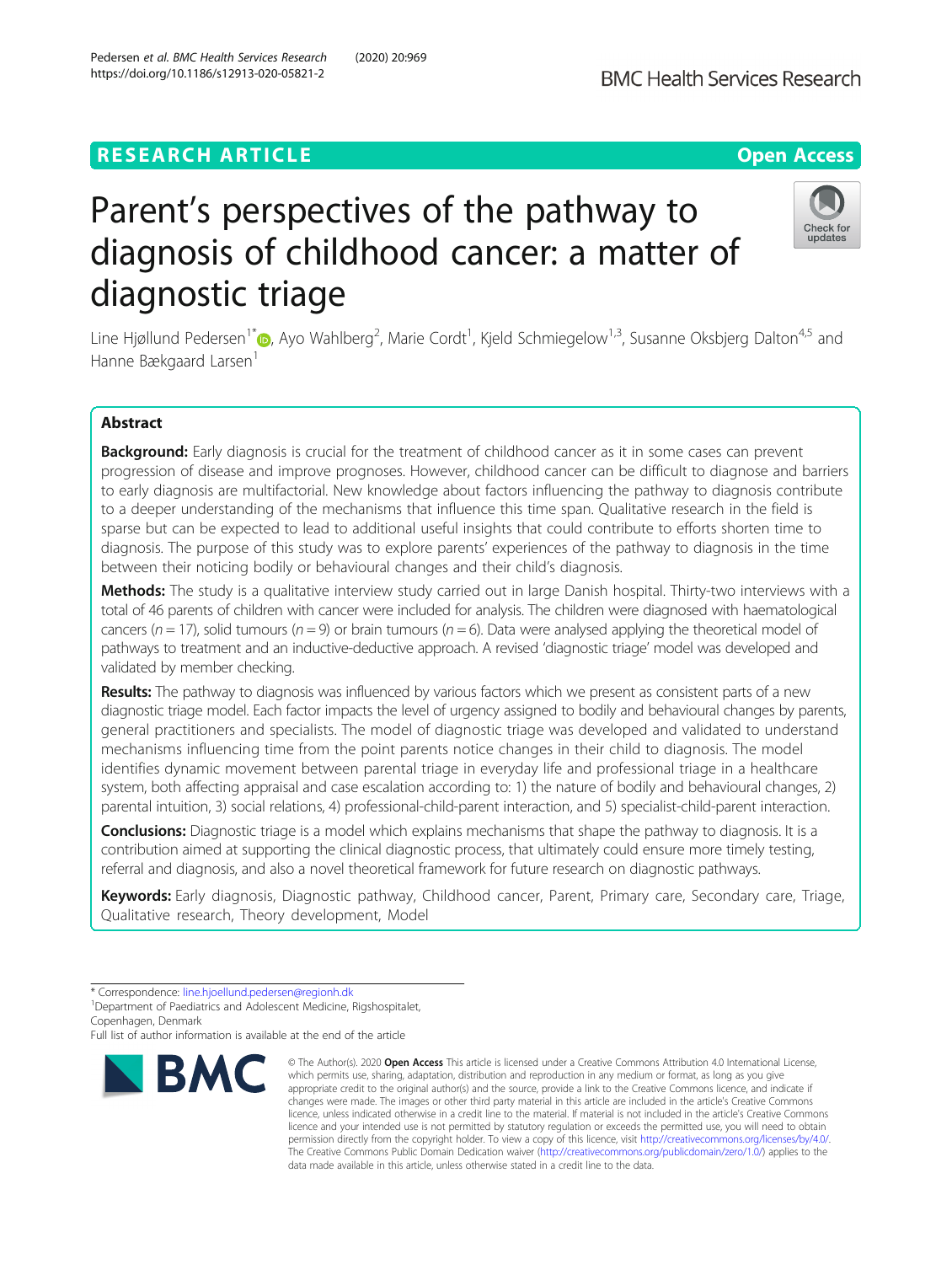# Background

Cancer is among the leading causes of child death in high income countries [\[1](#page-10-0)]. Early diagnosis is crucial for the treatment of childhood cancer as it in some cases can prevent progression of disease and improve prognoses  $[2-6]$  $[2-6]$  $[2-6]$ . However, evidence on the prognostic impact of time to diagnosis (TTD) is mixed and differs among cancer types [\[2](#page-10-0)].

The barriers to adequate and timely diagnosis are multifactorial and related to parent, patient, the healthcare system (HCS) and the type of cancer  $[2, 7-10]$  $[2, 7-10]$  $[2, 7-10]$  $[2, 7-10]$  $[2, 7-10]$  $[2, 7-10]$ . Studies suggest that main factors related to delay are: age at diagnosis, parents' level of education, type of cancer and presentation of symptoms [\[2](#page-10-0), [8](#page-10-0)–[11\]](#page-10-0). Misinterpretation of symptoms and undeveloped communication skills among children for conveying their symptoms and illness all contribute to a prolonged TTD [[3,](#page-10-0) [4](#page-10-0), [10](#page-10-0), [12,](#page-11-0) [13](#page-11-0)] adding to the possible progression of the cancer.

There is only limited research available about barriers to early diagnosis of childhood cancer and most of this research uses quantitative methods. Studies on diagnostic delay have examined predictors and medical systems  $[2, 10, 14-17]$  $[2, 10, 14-17]$  $[2, 10, 14-17]$  $[2, 10, 14-17]$  $[2, 10, 14-17]$  $[2, 10, 14-17]$  $[2, 10, 14-17]$  $[2, 10, 14-17]$ , showing how differences in HCS may account for variation in TTD [[18](#page-11-0)–[21](#page-11-0)]. Studies of parents' experiences and accounts of the pathway to diagnosis have also been conducted showing that, given the rarity of childhood cancer, parents do not immediately interpret their children's symptoms in the context of cancer, and many symptoms are initially managed without consulting a general practitioner (GP) [\[22](#page-11-0)]. The decision to consult their GP is influenced by physical, psychological and social factors [\[8](#page-10-0), [9,](#page-10-0) [23,](#page-11-0) [24](#page-11-0)]. Once a GP is consulted, parents seek explanations and are persistent about obtaining a diagnosis [\[11\]](#page-10-0). Experienced delay is associated with feelings of guilt including failing to correctly interpret symptoms, consult a GP at an earlier stage or demand further examinations and tests [\[25](#page-11-0)].

Clearly, the period prior to diagnosis has a psychological and possibly also a prognostic impact dependent on the type of cancer. For all these reasons, delay remains a crucial challenge to solve in cancer treatment. The term "delay" has frequently been used in the literature with different definitions e.g. "an unqualified period of time between symptom onset and definitive diagnosis" [[13\]](#page-11-0). However, "delay" has been criticized for being value laden, inaccurate [[13,](#page-11-0) [26\]](#page-11-0) and not recognizing that helpseeking occurs within a context of everyday considerations, priorities and activities [\[27](#page-11-0)]. In recognizing this critique, we perceive the pathway to diagnosis as a time period where daily events and processes in the home, during GP consultations and at specialist clinics influence the speed of the diagnostic process. It is not our intention to assess whether an individual pathway has been unacceptably long, or whether the children in our study received a timely diagnosis, rather we aim to explore parents' perspectives on the pathway to their child's diagnosis.

Qualitative research in the field is sparse but can lead to useful insights that could contribute to the shortening of time to diagnosis. Parents can provide unique insights into appraisal, help-seeking and interactions with the HCS based on their experiences. Their accounts of the pathway to diagnosis can help clarify variations in pathways prior to diagnosis in investigations of barriers for early diagnosis. New knowledge about factors (barriers and triggers) influencing the pathway contribute to a deeper understanding of the mechanisms that influence the time from the detection of first bodily or behavioural change(s) to diagnosis. This, in turn, can help identify targets for possible interventions to improve early detection and diagnosis. The purpose of this study was therefore to explore and analyse parents' experiences of the pathway to diagnosis in the time between noticing bodily or behavioural changes and their child's diagnosis.

# New contribution

This paper contributes with new knowledge on two levels. First, it presents factors shaping the pathway to diagnosis from parent's perspectives analysed using "The model of pathways to treatment" [\[7\]](#page-10-0). Secondly, it proposes an explanatory model called 'diagnostic triage' (Fig. [1\)](#page-2-0) which explains everyday mechanisms that shape the pathway from the detection of bodily or behavioural change(s) to diagnosis.

# Methods

#### Design and setting

The study has a qualitative design with semi-structured interviews and was carried out in accordance with guidelines for reporting of qualitative research [[28](#page-11-0)]. It was conducted in Denmark, a welfare state with free universal health care where the GP serves as a gatekeeper in primary care, responsible for initial assessments and referral to further examinations or specialist consultations.

# Participants and data collection

The study is based on data from 32 interviews with parents of children with cancer (Table [1\)](#page-3-0). The children were diagnosed with haematological cancers  $(n = 17)$ , solid tumours ( $n = 9$ ) or brain tumours ( $n = 6$ ). For each case either one parent (18 interviews) or two parents (14 interviews) took part in the interview corresponding to 46 parents participating in the study.

The study was divided into two parts. The first part included 26 interviews with parents recruited through convenience sampling (case  $1-26$ ) (Table [1\)](#page-3-0). Parents were approached at a paediatric oncology ward at a large Danish hospital. They were invited to participate and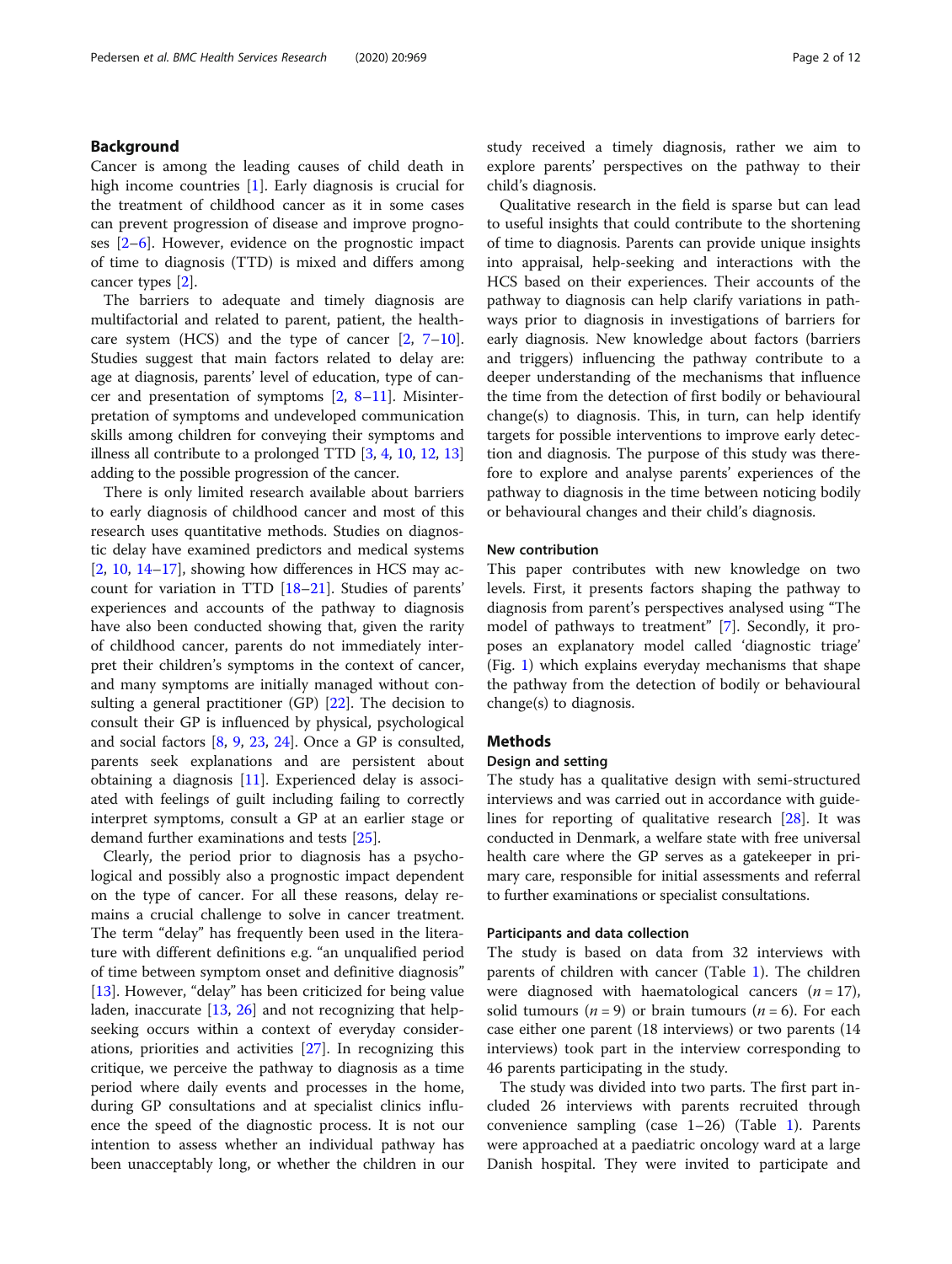<span id="page-2-0"></span>Pedersen et al. BMC Health Services Research (2020) 20:969 Page 3 of 12



asked to read an information sheet before deciding whether they would participate. After a minimum of 3 days hereafter they were contacted by telephone or email.

In the interviews, parents retrospectively provided accounts of the time from noticing changes in their child to diagnosis, with a specific interest in factors influencing the pathway including uncertainties, obstacles and escalation triggers. An interview guide with primarily open-ended questions encouraged parents to elaborate on experiences with appraisals, help-seeking, medical encounters and eventually obtaining a diagnosis. New themes were added as they emerged during the interviews. The interview guide developed for this study is provided as Additional file [1.](#page-10-0)

The second part comprised six interviews (case 27–32) with parents recruited through purposive sampling. They were selected to validate the diagnostic triage model (which was developed on data from the first 26 interviews). They were recruited by experienced clinicians (specialists) who deemed the families to have had a

noticeably long and/or frustrated pathway to diagnosis. Their experiences and extensive knowledge of barriers and triggers along the way were of great value in the process of validation. The families were contacted on the ward, at the out-patient clinic or by phone. All invited parents agreed to participate.

The six member checking interviews were carried out with either one or two parents participating. The interviews were divided into two steps: Step 1) The parents were asked to share their experiences in a similar way as all other parents using the same interview guide. This was to explore whether new themes would emerge. Step 2) This second step was the validation part. In the same interview, parents were presented with the diagnostic triage model and asked systematically to comment on their experiences in relation to the model. The parents had the opportunity to comment and express their agreement and/or disagreement of whether the model was a truthful and reliable way of perceiving and presenting the pathway to diagnosis (see Additional file [1](#page-10-0)).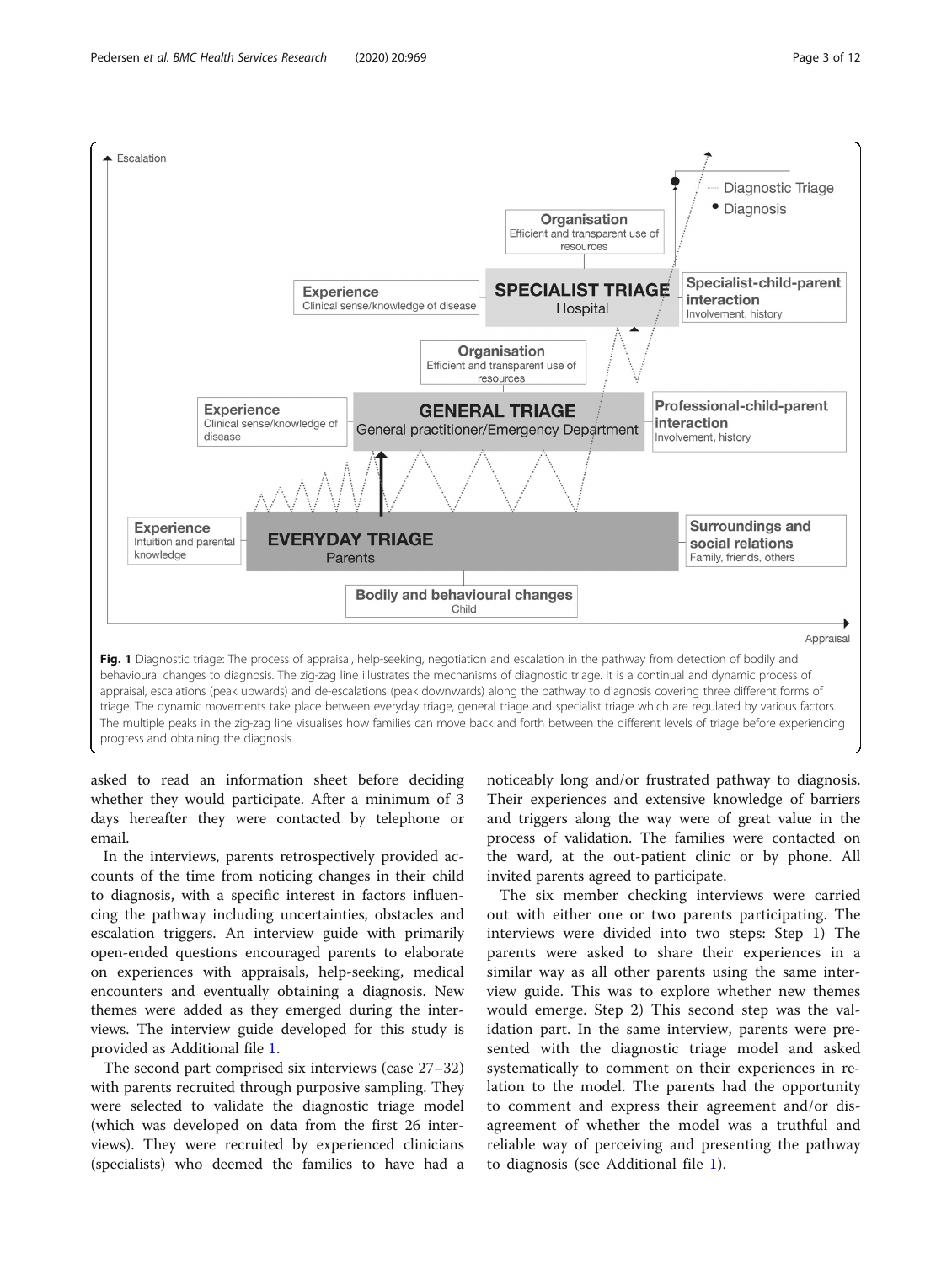#### Interview/ case # Diagnosis Child's age group at diagnosis (years) Sex Time interval: From first appearance of change to diagnosis Interview person (P) Parental education Parent's age group at interview (years) Number of children in family Validation of model as part of interview 1 Haematological cancer 0–4 F 5 months Mom/P1 Higher Missing 2 No 2 Brain tumour 10–14 F 8 months Mom/P2 Higher Missing 2 No 3 Haematological cancer 5–9 M 4 months Mom/P3 Higher > 40 3 No 4 Haematological cancer 10-14 M 4 months Mom/P4 Dad/P5 Higher Higher Missing Missing 2 No 5 Solid tumour 10–14 F 9 months Mom/P6 Higher > 40 3 No 6 Haematological cancer 0–4 M 2 weeks Dad/P7 Higher Missing 1 No 7 Haematological cancer 10–14 M 2.5 weeks Mom/P8 Higher > 40 3 No 8 Haematological cancer 0–4 M 1 month Dad/P9 Higher 31–40 2 No 9 Haematological cancer 0–4 F 4 months Mom/P10 Higher 31–40 3 No 10 Brain tumour 0–4 M 3 years Dad/P11 Higher Missing 2 No 11 Haematological cancer 0–4 M 4 months Mom/P12 Higher Missing 1 No 12 Solid tumour 10–14 F 3 weeks Mom/P13 Dad/P14 Higher Medium  $> 40$  $> 40$ 2 No 13 Solid tumour 15–18 M 1 month Mom/P15 Dad/P16 Higher Higher  $\sim$  40  $> 40$ 2 No 14 Solid tumour 0–4 M 4 months Mom/P17 Dad/P18 Higher Higher  $31 - 40$ 31–40 2 No 15 Haematological cancer 0–4 M 3 months Mom/P19 Dad/P20 Higher Medium  $31 - 40$ 31–40 2 No 16 Solid tumour 10–14 F 1.5 months Mom/P21 Dad/P22 Higher Higher  $> 40$  $> 40$ 3 No 17 Haematological cancer 5–9 F 5 months Mom/P23 Dad/P24 Higher Medium 31–40 31–40 2 No 18 Haematological cancer 0–4 F 2 weeks Mom/P25 Dad/P26 Higher Higher  $> 40$  $> 40$ 3 No 19 Brain tumour 5-9 M Missing Mom/P27 Dad/P28 Higher Medium  $> 40$  $> 40$ 2 No 20 Haematological cancer 0–4 M 1.5 months Mom/P29 Dad/P30 Medium Medium ≤30 31–40 3 No 21 Solid tumour 0–4 F 1 week Mom/P31 Dad/P32 Higher Medium 31–40  $> 40$ 2 No 22 Solid tumour 10–14 M 2 weeks Mom/P33 Dad/P34 Medium Higher 31–40 31–40 2 No 23 Haematological cancer 15–18 F 1 week Dad/P35 Higher Missing 4 No 24 Haematological cancer 10–14 M 1 month Mom/P36 Higher Missing 2 No 25 Haematological cancer 0–4 M 11 days Mom/P37 Dad/P38 Higher Short Missing Missing 4 No 26 Haematological cancer 10–14 M 1 week Mom/P39 Higher > 40 2 No 27 Haematological cancer 10–14 M 3 months Mom/P40 Dad/P41 Higher Higher 31–40 31–40 2 Yes 28 Solid tumour 10–14 M 2,5 years Mom/P42 Medium > 40 3 Yes 29 Brain tumour 0–4 M 11 months Mom/P43 Higher 31–40 2 Yes 30 Solid tumour 15–18 F 6 months Mom/P44 Medium > 40 1 Yes 31 Brain tumour 0–4 M 2 ¼ years Mom/P45 Medium 31–40 2 Yes 32 Brain tumour 15–18 M 12 months Mom/P46 Higher > 40 2 Yes

<span id="page-3-0"></span>Table 1 Characteristics of 32 included cancer patients and 46 associated interviews of parents

Time intervals are estimates reported by parents. Parental education is highest achieved degree. Three categories are created for educational level: Short (Primary/secondary school and high school diploma), Medium (Vocational education and Short higher education (≤2 years)), Higher (Bachelor degree (≤4 years), Master's degree and PhD degree) The categories are based on the International Standard Classification of Education [[29\]](#page-11-0). Stepparents as interview persons are also designated mom/dad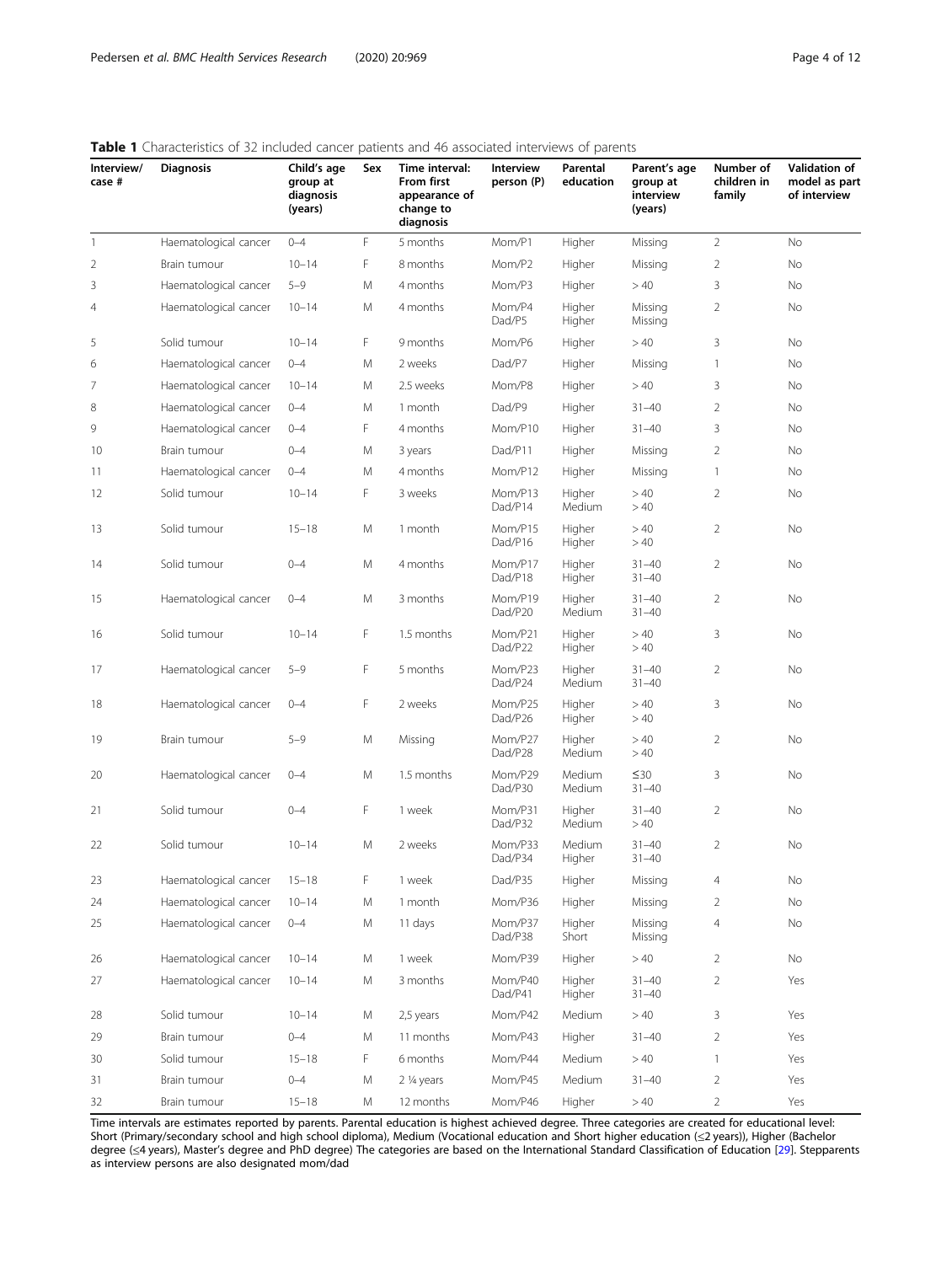<span id="page-4-0"></span>The 32 interviews, which lasted from 30 min to 2 h, were carried out by MC, AW and LHP over a three-year period from 2016 to 2019 in a private hospital room or in the parents' homes. Participants, who provided informed consent, were informed that the interviews would be anonymised. Interviews were recorded, transcribed verbatim and analysed by four researchers (LHP, AW, MC and HBL). Transcripts were imported to NVivo12. Parents are referred to by letter (P).

# Analysis

Events

**Processes** 

Intervals

Data analyses were conducted in a number of steps: 1) Reading the interviews, 2) Coding, 3) Summary of each patient, 4) Development of model, 5) Member checking.

Each interview was coded twice. Initially, they were analysed deductively applying Walter et al.'s model of pathways to treatment (Fig. 2), which provides a theoretical approach for understanding the pathway from detection of bodily or behavioural changes to start of treatment [[7,](#page-10-0) [26](#page-11-0)]. According to the model, the pathway can be divided into four intervals: 1) Patient (parent) appraisal and self-management (appraisal interval); 2) Decision to consult a health care provider (HCP) and arranging appointment (help-seeking interval); 3) HCP appraisal, investigations, referrals and appointments (diagnostic interval); 4) Planning and scheduling of treatment (pre-treatment interval). We had the appraisal, help-seeking and diagnostic intervals as our focus. Each

**Detection** 

of bodily

change(s)

interval encompasses components specifying the processes and contributing factors related to patient, HCP (e.g. GP) and disease.

Subsequently, interviews were analysed by an inductive-deductive approach, where new topics were added iteratively as they emerged during the coding of interviews. In this way we ensured that any experience which could contribute to a more thorough understanding of the pathway to diagnosis were considered. The researchers discussed any differences in interpretation, until consensus was reached. A summary of each parents' accounts including descriptions of explanatory factors and mechanisms which influenced their pathway and a time span estimate was made as part of the analysis. Findings from the summaries were merged into themes of factors influencing the pathway to diagnosis. Knowledge about the factors and insights into mechanisms were used in the development of a new explanatory model of the pathway to diagnosis 'diagnostic triage' (Fig. [1](#page-2-0)). Thus, the new model has its base in Walter et al.'s model, adding a new layer of understanding of mechanisms taking place in the appraisal, help-seeking and diagnostic intervals. We believe saturation in the analysis was achieved since no new themes emerged in the subsequent interviews used to validate the diagnostic triage model.

The model was based on the parents' experiences and validated by member checking with the additional six

**Planning and** 

scheduling of

treatment

Pre-treatment

**Diagnosis** 

Start of

treatment



Perceives

reason to

discuss

symptom

with HCP

**Patient** 

appraisal and

self-management

**Appraisal** 

**Decision to** 

consult HCP

and arrange

appointment

**Help seeking** 

First

consultation

with HCP

HCP

appraisal.

investigations.

referrals and

appointments

**Diagnostic**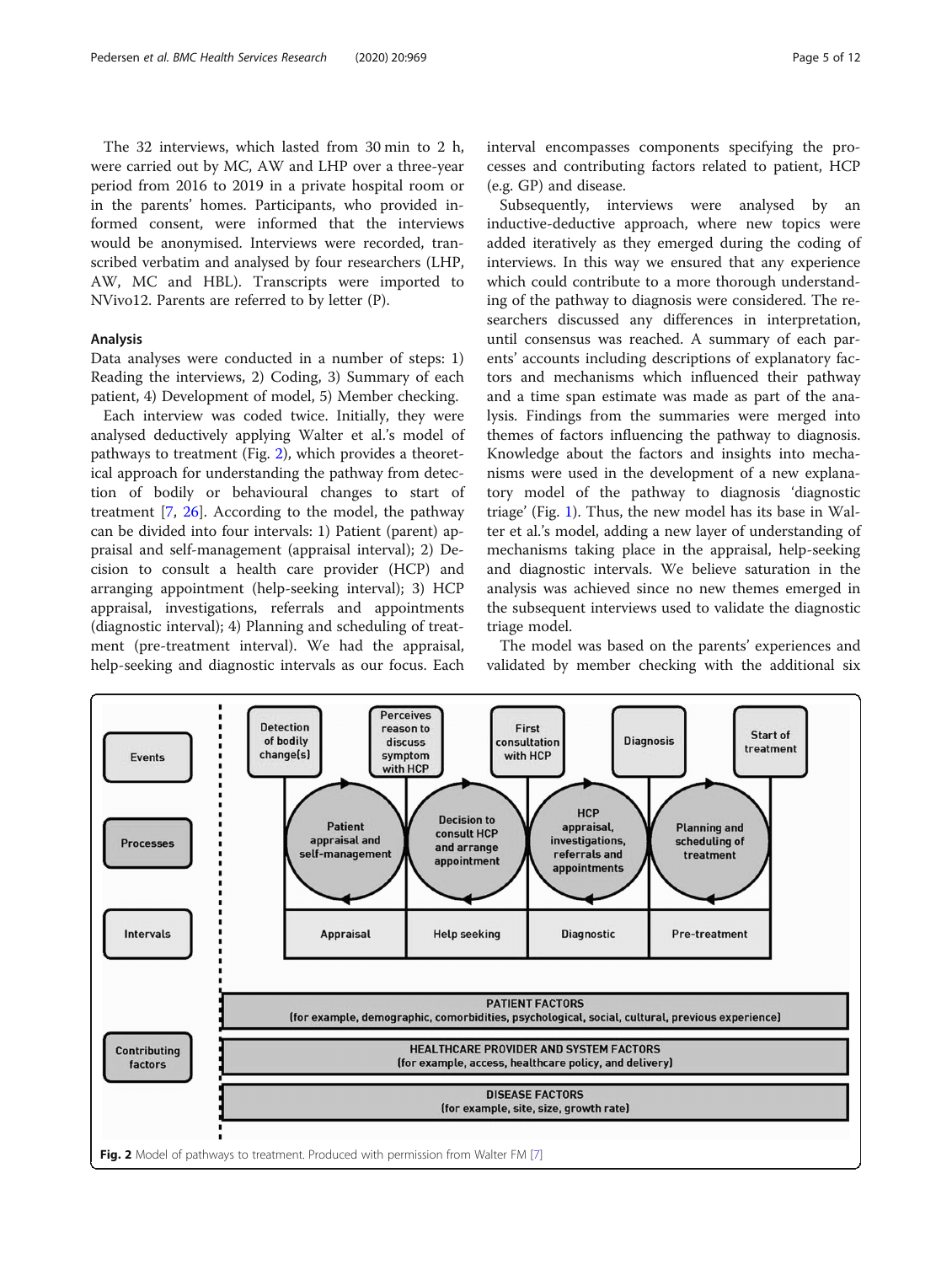# Results

The findings of this study reflect parents' self-reported experiences of the pathway leading from noticing changes in their child to diagnosis. The parents' descriptions of their experiences prior to diagnosis provided insights that aided development of the diagnostic triage model, which was subsequently validated. The timespan from first bodily or behavioral changes to diagnosis varied remarkably and ranged from 1 week to 3 years, shortest time span for children with haematological cancer and longest timespan for children with brain tumours (Table [1\)](#page-3-0).

The themes are presented in categories concerning parent's experiences of everyday life, primary care (GP/ Emergency Department) and secondary care (specialised health care in hospital setting). In five themes, we introduce multiple factors that influence appraisal, helpseeking, and obtaining a diagnosis as they are experienced by parents. Finally, we introduce the diagnostic triage model.

# Factors related to everyday life

# Theme 1: the nature of bodily or behavioural changes

Parents observed various bodily or behavioural changes in their children, mostly described as 'changes' and 'symptoms'. Some changes were of a more general nature, and some more specific, depending on cancer type. Initially, changes were often appraised as nonsevere and unspecific or were perceived as common illnesses such as the flu. At this point, parents did not worry particularly leading to a "wait and see" approach instead of seeking help from their GP. A mom explained:

"He was often extremely sick that winter. But I wasn't really worried because I thought that kids just get sick all the time when they're little." (P12, haematological cancer, Mother).

For some parents it was difficult to pinpoint when the first change(s) started as they were not sure whether a specific change was related to the initiation of the cancer disease. They used their former experiences as a reference to find logical explanations for their children's illnesses within the context of their everyday life. Therefore, bodily and behavioural changes were at times normalised and related to age and daily life events, for example growing pains, minor sports injuries or being a teenager:

"We joked about it [lethargy] as being pre-teen behaviour." (P41, haematological cancer, Father).

In some cases, parents even stopped recognising the changes which could prolong the timespan before consulting their GP. Some changes were self-managed e.g. by giving massage or exemption of school sports as families made adjustments within their everyday routines and lives.

However, turns for the worse – persistence, worsening or accumulation of symptoms – affected their daily appraisals and were triggers for help-seeking. Changes presenting as acute-like bleedings often escalated the situation in the home, prompting parents to seek help immediately at an Emergency Department. When not acute, help-seeking was predominantly via the family GP.

In these ways, parents' appraisal of bodily or behavioural changes in their children contributed to either an escalation of the situation prompting help-seeking or a de-escalation which could prolong the TTD. Deescalation could be due to either misinterpretations or normalization of changes.

#### Theme 2: parental knowledge and intuition

Appraisal was also affected by parents' intuition and instinctive knowledge about their child. Some parents described how they could "sense" something was wrong. This sense could be indistinct:

"I can see that she doesn't feel well, and I can't say exactly why, but there's something going on that isn't the way it's supposed to be  $\ldots$ " (P6, solid tumour, Mother).

They characterised their children as "sad and moody", "beside himself" and "… more vulnerable than usual". In general, this parental intuition was a trigger for increased attention and played a significant role in the process of appraisal and in decisions about help-seeking.

In some cases, parents did not agree about their child's wellbeing. Mothers described how they had repeated discussions with the fathers when they were certain something was wrong, while the father disagreed. Disagreements related to the severity of physical changes, a feeling or a sense. Differing parental appraisals then initiated a negotiation of urgency within the home and discussions about whether a GP should be consulted. In one case, a mother decided to take her daughter to the GP without telling the father. Nevertheless, differences in parents' appraisal was not reported as a major barrier for help-seeking.

# Theme 3: social relations

The social context played a significant role in terms of assigning levels of urgency, appraisal and escalation.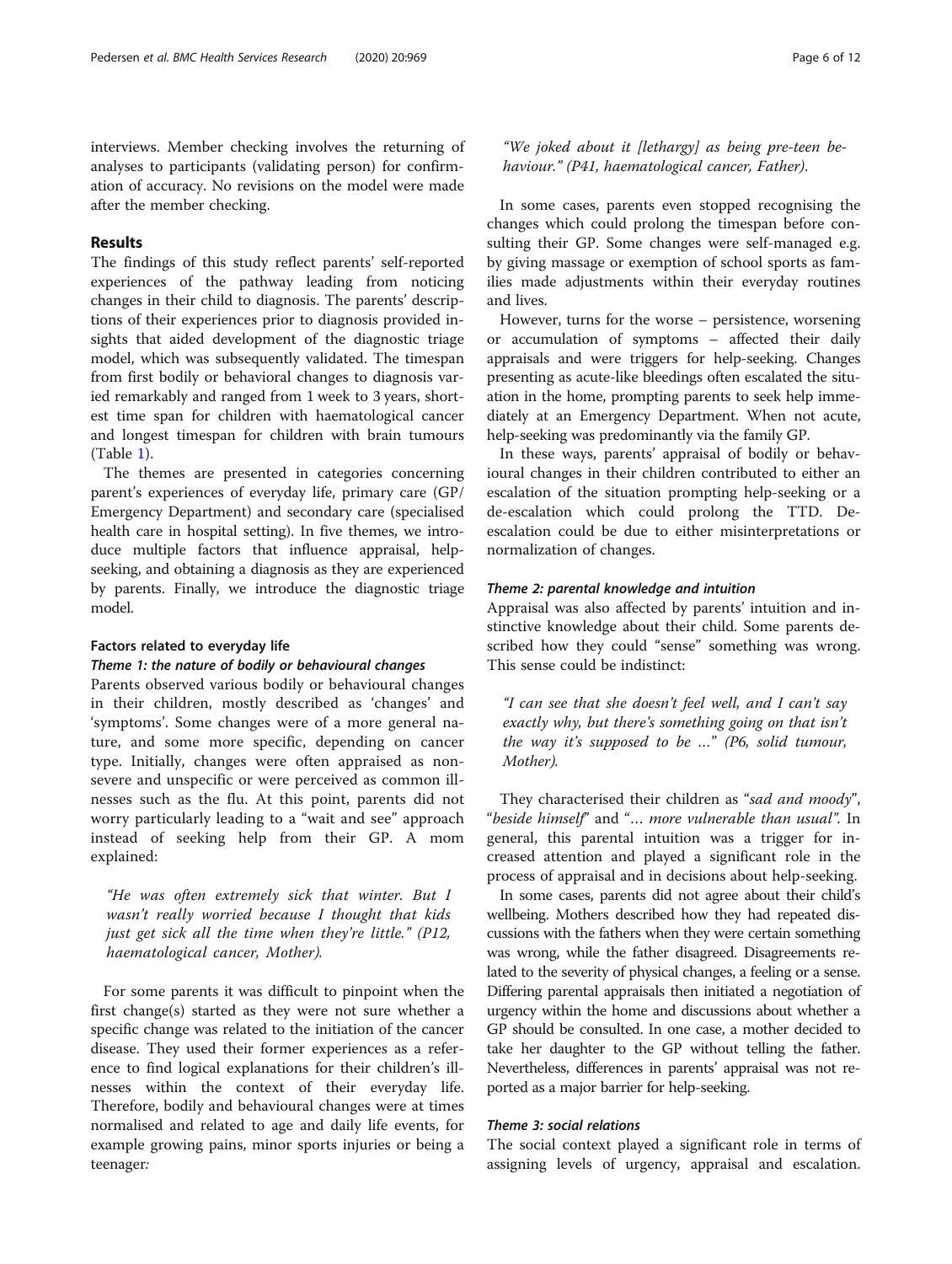Family and friends gave parents advice or shared their observations and/or experiences. This would often confirm parent's concerns and encouraged them to take action e.g. by paying more attention to what had changed and/or by seeking help:

"Some girlfriends observed that he fell a lot. And I said that I also thought that was the case, but I wasn't sure if it was just me …" (P45, brain tumour, Mother).

Knowing people with a medical background could be an advantage which families benefited from. They offered professional and tangible advices which empowered parents act e.g. by changing GPs, contacting a hospital directly or calling the same GP numerous times until the GP would become annoyed enough to make a referral. Parents also experienced how peripheral social relations gave advice when they heard about the child's symptoms, some of whom possessed relevant experience or medical knowledge:

"I was talking to a neighbour … and mentioned that she had a slipped disc. She thought that sounded strange, but that her husband knew a lot about it because he was a neurosurgeon. He clearly recommended that she undergo an MR scan and get into the system to have someone look at her." (P13, solid tumour, Father).

This neighbourly talk encouraged the family to seek help immediately. Likewise, adult acquaintances such as teachers would also share their observations. A mother described how a teacher had noticed their child was overcome by fatigue in school to an extent they had not recognized at home.

Also, interactions on social media influenced parents' appraisals and decisions about next steps:

"I'm part of a Facebook group, where I upload videos and stuff and everyone in there was, like, you need to find someone who can help you because something's wrong. That's when I called the hospital …" (P43, brain tumour, Mother).

In this case, a mom used social media to join a community with parents of children with a severe chronic disease such as the one her son was diagnosed with. She was convinced it was a wrong diagnosis and the feedback from the parents confirmed her suspicions and triggered action.

Parental comments that fall under the theme of social relations clearly demonstrate that the advice of others could turn out to be very important in escalating a situation, prompting help-seeking. Advice was considered and influenced decisions no matter if it came from family members or peripheral acquaintances.

# Factors related to primary care

Parents distinguished between their interactions with their GP and interactions with specialists. The former primarily concerned waiting time related to getting a diagnosis or a referral to specialists. The pathway to diagnosis often involved numerous consultations with GPs as their first point of contact but also opticians, chiropractors, physiotherapists, etc. were sometimes consulted before they obtained a diagnosis.

# Theme 4: the general practitioner-child-parent interaction

GPs have the power to decide, based on his/her appraisals, whether a case should be escalated with a referral or a positive test moving a child closer to a possible diagnosis or de-escalated, if suspicions are not confirmed. In some cases, the changes and the child's story were sufficient for a GP to refer or test after one or a few consultations. In other cases, families had multiple visits without any experience of progression. In a few cases frequent visits never triggered a test or referral.

Parents recounted how consultations generated many different experiences and feelings, and they recalled feeling relieved if their child was referred to specialists right away. Initially, parents often felt confident after consultations with their GP, having received plausible explanations of their child's changes. They felt reassured that nothing serious was wrong and initially decided to "wait and see" if the symptoms would disappear. Diagnosing cancer was challenging for the GPs which initially was acknowledged by many parents. They described how they felt their GP applied a process of 'elimination' in the diagnostic process.

The advice of GPs was meaningful and played a significant role in parents' appraisals in their everyday lives. When a GP confirmed or interpreted the changes as normal or non-severe, parents felt reassured and their worries decreased. They returned to a process of reappraisal in their everyday life before consulting a GP again. This could continue in a loop moving forwards and backwards between home and GP. Some parents postponed consultations because they were afraid to "look like a fool" when returning multiple times to their GP.

But the persistence or worsening of symptoms increased their concern. As time went by with an increasing number of consultations without any experience of progress, parents felt disappointed, frustrated and rejected by their GP. One source of frustration was disagreements with their GP. But also, an experience of insufficient involvement, a feeling of not being listened to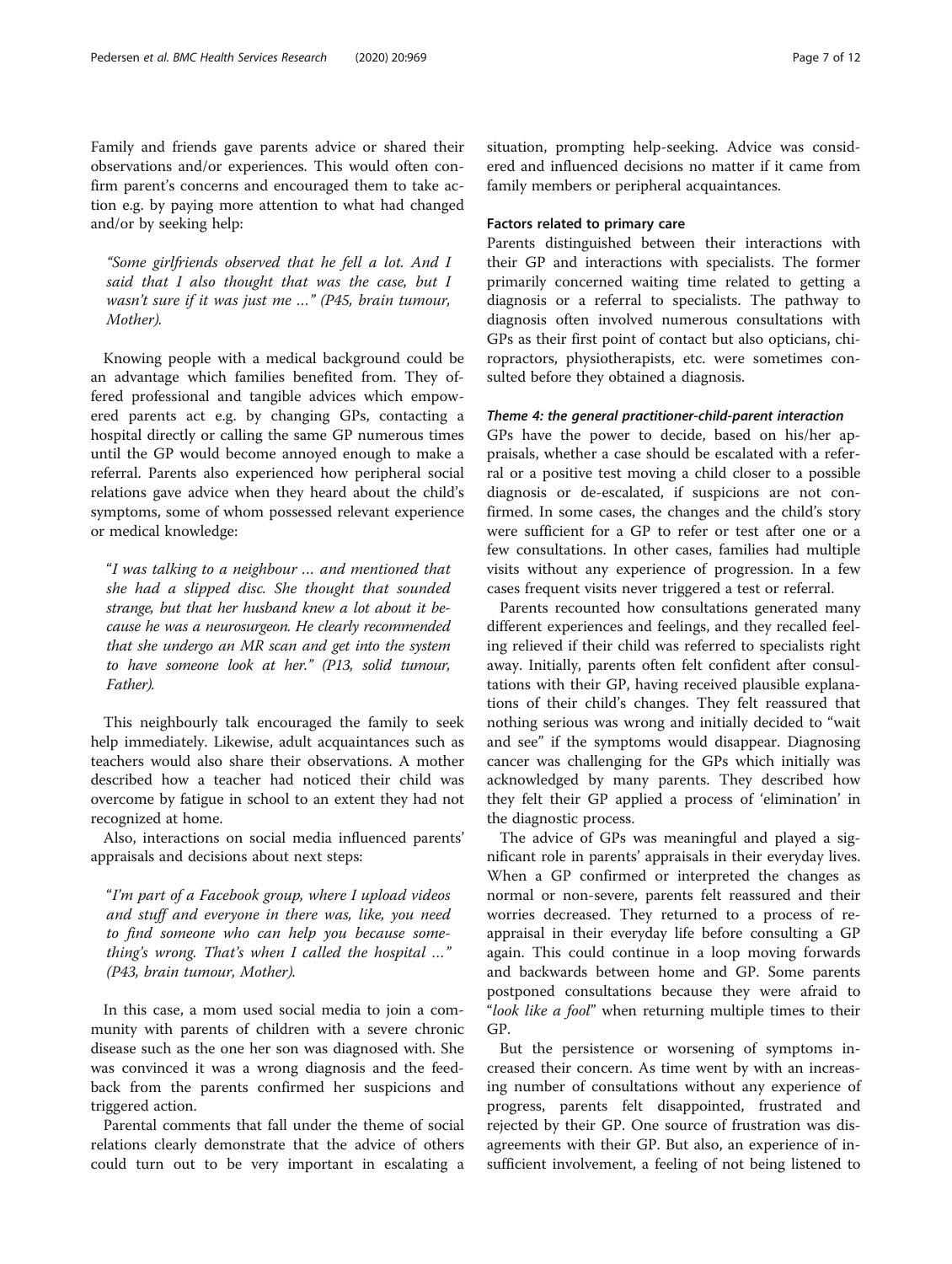and having their knowledge and experiences set aside. Although convinced something was wrong, parents described how being rejected by their GP caused them to doubt their own observations and appraisals:

"They [the GPs] questioned the validity of my observations as a mother and that made me insanely frustrated and angry. I left my GP so many times doubting my own observations." (P46, brain tumour, Mother).

Although disagreements occurred, which could prolong the TTD, decisions could be negotiated which some of the parents took advantage of. They used various strategies in their interactions with the HCS, with the aim of speeding up the process increasingly demanding tests, diagnosis and effective treatment:

"I had to tell my husband that it was his turn now; he can look quite scary. Now you have to be one of those parents who is supremely annoying, and we have to put our foot down to make them take that blood test." (P1, haematological cancer, Mother).

A father used a similar strategy by refusing to leave the room before the GP had taken a blood sample. He escalated the situation and got the test.

Another strategy was used by parents who decided to go their own way in the HCS when the standard care pathways did not meet their needs. This could e.g. be by talking to different GPs or other types of HCPs to get second opinions or navigating around their GP by going directly to a hospital to find out how they could get an appointment as quickly as possible. They benefited from their ability to act strategically in their interactions with the HCS.

In some cases, a good relation to the GP also appeared to influence the pathway. Some parents felt their relation to the GP could speed up the process. A couple of parents described how they insisted to talk to one specific GP. However, in some cases it was consultations with different GPs which were believed to trigger a referral to specialists.

When parents and GPs interact, a negotiation about urgency and action takes places. It influences the triage that continuously takes place in GP consultations which can lead to either de-escalation (families return to reappraisal in everyday life), which postpones the time to diagnosis, or to escalation, with further examinations and/or referral to specialists where the next level of specialist triage takes place.

# Factors related to secondary care

# Theme 5: the specialist-child-parent interaction

At the specialist level, waiting time was related to getting a final diagnosis and starting treatment. When children

made it to the specialist level, the situation often escalated quickly with targeted tests to identify the precise cancer type and treatment often initiated within days or even hours. Finally, being in the hands of specialists made the families feel safe with an experience of momentary relief when they obtained the diagnosis although followed by feelings of shock. Relief was especially clear for those families who had lived in uncertainty for months. The clinical specialists who were familiar with most of the cancer types were described with a high degree of respect and revere. Still, some parents insisted on talking to a specific specialist.

Even specialists could be challenged, and two couples experienced their children receiving shifting diagnoses from benign to malign. This illustrates how appraisals of symptoms and the level of urgency and triage can also be difficult at the specialist level. At the time of the interview, some children still only had a temporary diagnosis, however, highlighting the complexities of obtaining a specific diagnosis for some in cancer care.

# The pathway to diagnosis explained by diagnostic triage

In often-busy everyday lives filled with jobs, hobbies, family obligations etc. parents continuously appraise the well-being of their children. In cases of concern about their child, parents can choose to escalate the situation and act based on their appraisal. The escalations that ultimately prompt help-seeking were shown to be influenced by multiple factors related to themes of the nature of the bodily and behavioural changes, parental intuition and social relations. Likewise, situations were also deescalated and help-seeking postponed possibly prolonging the TTD. We designate this dynamic continual process of appraisal/re-appraisal and escalation/de-escalation 'everyday triage'.

Diagnostic triage is a sequential model (Fig. [1\)](#page-2-0) covering three different forms of triage that take place from the moment a parent/child notices bodily or behavioural changes and continues until a diagnosis has been received, each step encompassing different levels of power and knowledge. Triage involves assigning levels of urgency, in our case, not so much in connection with treatment but rather in diagnostic pathways. Focusing on diagnostic triage sets the everyday life of families at the centre of the analysis. Parents make decisions daily on behalf of their child through a form of everyday triage. They are vigilant about the wellbeing of their child, making appraisals and judgements about any change(s) that might indicate their child should stay home from day care or school, or that an appointment with an GP or another HCP should be made. When appointments are made, the types of assessment that characterise diagnostic triage move into the HCS, where we distinguish between general triage (GP/Emergency Department) in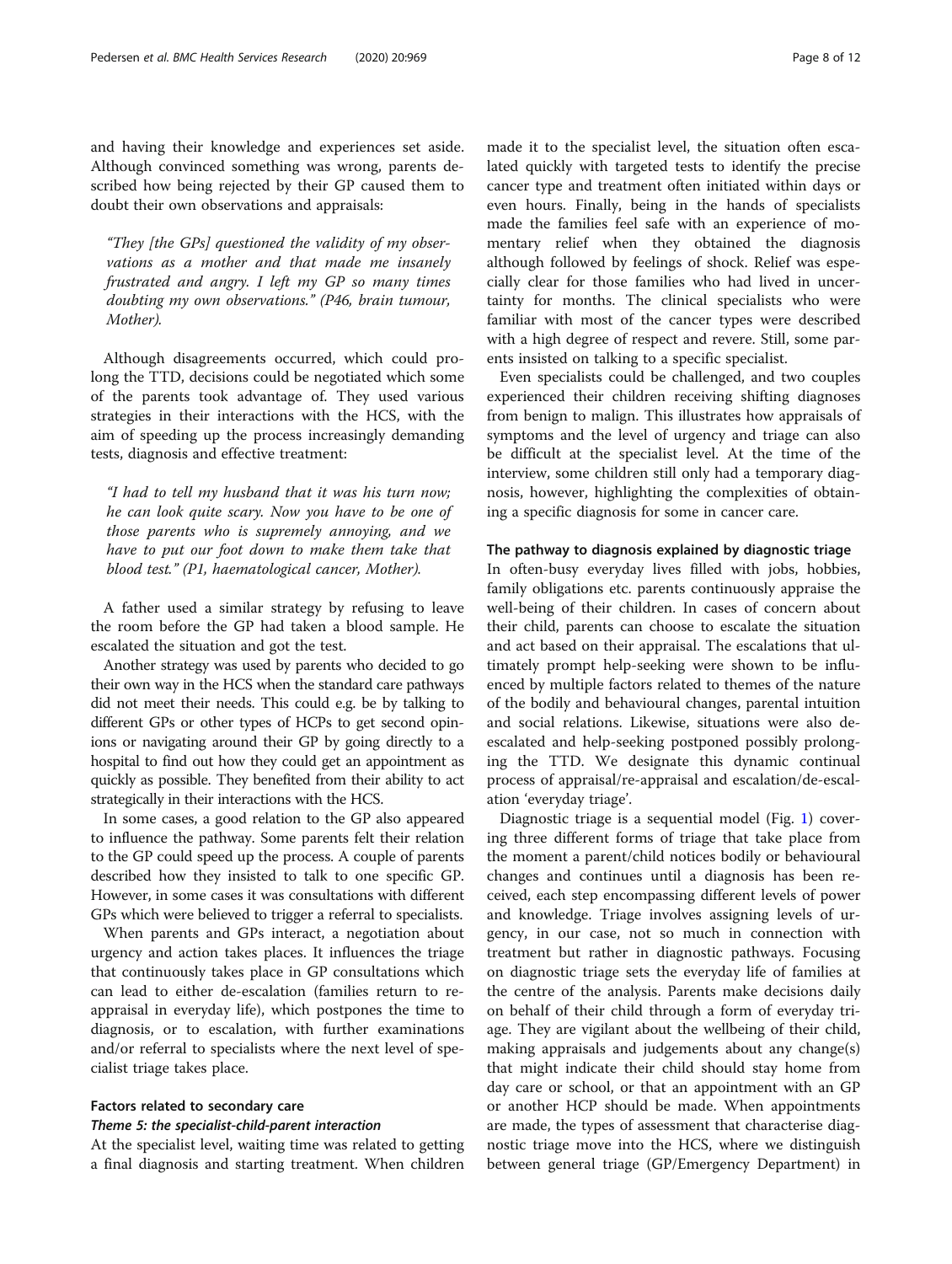primary care and specialist triage (Hospital) in secondary care.

Clearly, multiple factors affect the pathway to diagnosis and, consequently, what we term 'diagnostic triage'. In the ways we have shown in our analysis, the processes of appraisal/re-appraisal, help-seeking, negotiation and escalation/de-escalation were iterated continuously until a diagnosis was obtained.

# **Discussion**

This study explored and analysed the time between noticing bodily or behavioural changes and diagnosis, from the perspective of parents of children with cancer. It proposes an explanatory model called diagnostic triage (Fig. [1\)](#page-2-0) which explains everyday mechanisms that shape the pathway and TTD from the detection of bodily or behavioural change(s) to diagnosis. Diagnostic triage consists of dynamic movements between different ways of assigning urgency regulated by appraisal/re-appraisal, help-seeking, negotiation and escalation/de-escalation (Fig. [1](#page-2-0)). While de-escalation can prolong the TTD in the case of cancer, escalation will more rapidly move the child closer to a possible diagnosis. As we have shown, parental appraisals can lead to escalation through increased concern and prompt help-seeking (everyday triage). After contacting the HCS, predominantly their GP, he or she can either further escalate a case (e.g. by taking a blood sample) or de-escalate, if further clinical actions are deemed unnecessary, with families then returning to the daily re-appraisals that characterise everyday triage.

Previous studies have shown that delay occurs at different stages during diagnostic pathways due to a variety of factors  $[8-11, 30-32]$  $[8-11, 30-32]$  $[8-11, 30-32]$  $[8-11, 30-32]$  $[8-11, 30-32]$  $[8-11, 30-32]$  $[8-11, 30-32]$ . This is in line with our findings as the pathway to diagnosis was shaped by factors related to disease, patient/parents and the HCS. Often, initial changes did not lead to concern and changes were at times normalized and adjusted to in everyday life. However, parental appraisal of their child's wellbeing could change, possibly due to a change or accumulation of symptoms and/or the intuition that something was wrong which prompted help-seeking. The presence of many different symptoms complicating the diagnostic process of a childhood cancer diagnosis have also been documented in the literature [[33,](#page-11-0) [34\]](#page-11-0). Interpretation of bodily or behavioral changes and health behavior is embedded within a social and cultural context [\[27,](#page-11-0) [35](#page-11-0)–[37](#page-11-0)]. Family members and acquaintances influenced the pathways by commenting on the appearance and behavior of children, giving advice and sharing knowledge, which in turn affected parents' appraisals and decisions about help-seeking. The significant role of social relations during the diagnostic process and cancer care is in line with findings in the literature [\[31](#page-11-0), [38](#page-11-0), [39\]](#page-11-0).

After seeking help, the interaction and communication of parents and GPs during the process of obtaining a diagnosis is central. Similar to our findings, studies have shown disagreements between parents to children with cancer and GPs concerning seriousness of symptoms and the need for testing  $[8, 9, 11, 40]$  $[8, 9, 11, 40]$  $[8, 9, 11, 40]$  $[8, 9, 11, 40]$  $[8, 9, 11, 40]$  $[8, 9, 11, 40]$  $[8, 9, 11, 40]$  $[8, 9, 11, 40]$ . Other studies suggest that parents might not use red flag words or experience red flag symptoms [\[8](#page-10-0), [33](#page-11-0)]. Both things could lead to de-escalation even in the case of cancer. Moreover, parents have experienced GPs as failing to address or include their insights, causing them to feel that the GPs discounted their intimate knowledge of their child [\[9](#page-10-0), [11](#page-10-0)]. This was also in line with experiences from our study with parents not feeling sufficiently involved.

# Diagnostic triage: a revised model of the pathway to diagnosis

To our knowledge there are no existing explanatory models of the everyday mechanisms shaping the pathway to diagnosis based on the perspectives of parents of children with cancer. A number of models have been developed in an attempt to describe events and processes along the pathway to a diagnosis  $[7, 36, 41-44]$  $[7, 36, 41-44]$  $[7, 36, 41-44]$  $[7, 36, 41-44]$  $[7, 36, 41-44]$  $[7, 36, 41-44]$  $[7, 36, 41-44]$  $[7, 36, 41-44]$ . Existing models often divide the period prior diagnosis into intervals with specific starting and ending points.

Overall, the model of pathways to treatment [[7\]](#page-10-0) provided a useful coding frame for the analysis supplemented by the inductive-deductive coding. However, the starting point "onset of symptoms" was rigid and not applicable in the analysis of the parent's descriptions. In many cases the parents were not sure whether a symptom or change was related to the cancer. This was also pointed out in a previous study on patient's experiences [[45\]](#page-11-0). The model of pathways to treatment (Fig. [2](#page-4-0)) illustrates pathways with double arrows to represent the complexity of pathways as they cannot be described as linear. Diagnostic triage revises the model and demonstrates the non-linearity and the complexity of the factors and mechanisms shaping the pathway to diagnosis and thereby contributes to explain variation in the pathways. We elucidate how various factors including context and different levels of power and knowledge are key players influencing the pathway to diagnosis. We have presented the various factors shaping the pathway to diagnosis as consistent parts of the diagnostic triage model as each factor impacts the levels of urgency assigned by parents or HCPs to observed changes and thus the TTD.

It is on this basis that we propose diagnostic triage as an explanatory model to understand the mechanisms shaping the pathway from detection of change(s) in a child by parents to diagnosis. The model captures the dynamic movements between forms of diagnostic triage – which is to say assignments of urgency in terms of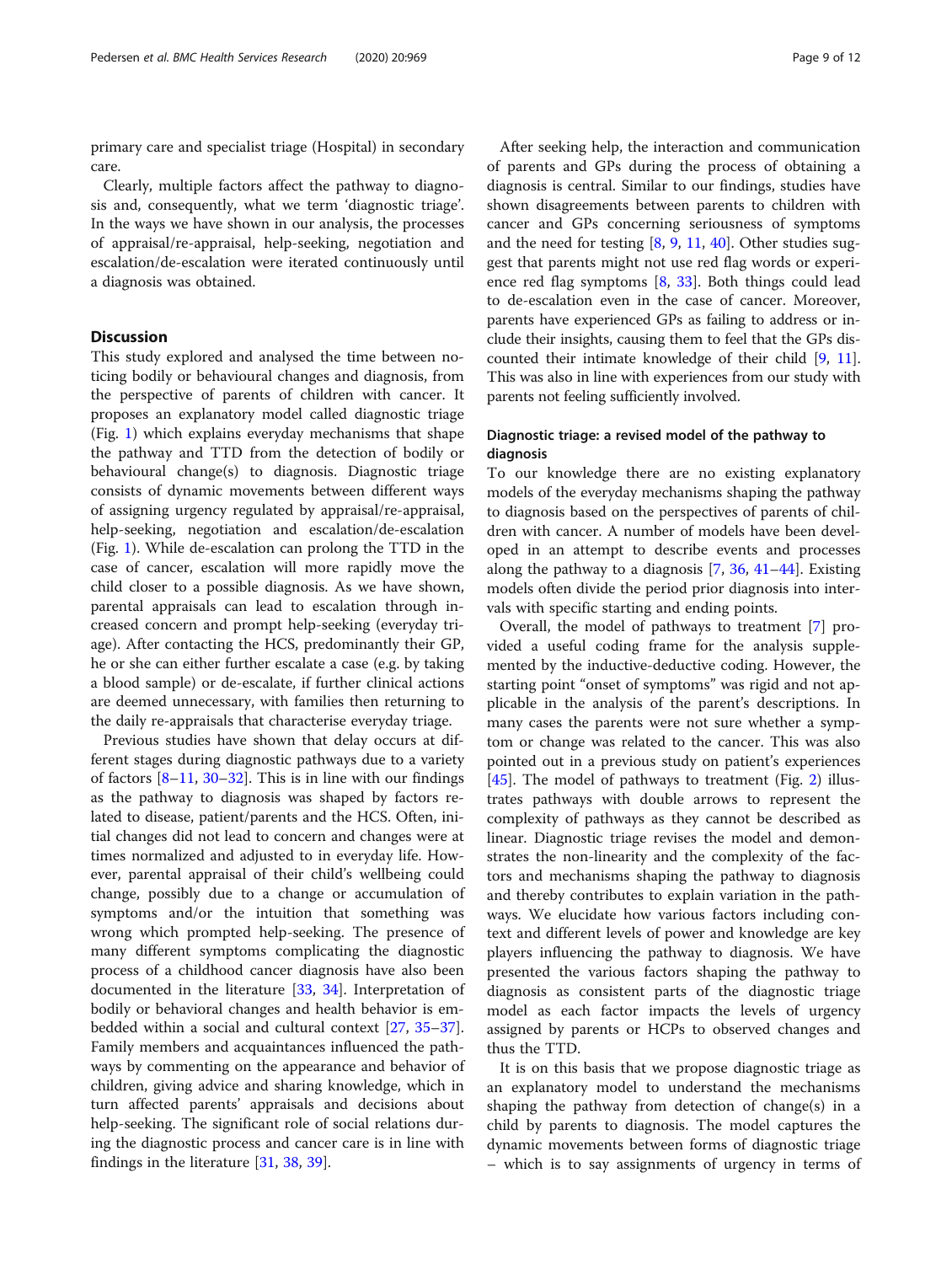seeking an explanation for affective, bodily or behavioural changes – in everyday life and in the HCS, both of which are regulated by various factors affecting appraisal, help-seeking, negotiation and (de-)escalation. These recurrent activities illustrate a pathway that should be perceived as a sequential model based on negotiations between children, parents and GPs and/or other HCPs.

# Diagnostic triage and inequality

Delay has been raised as a possible explanation for social inequality in utilization of primary care [[14\]](#page-11-0) and survival among children with cancer, also within the Danish welfare state [\[46](#page-11-0)]. We are aware, the study design does not allow any conclusions about the influence of socioeconomic position [\[47](#page-11-0)] on events or outcomes along the cancer trajectory. Nonetheless, we believe the model is relevant for investigating social inequality as it enables separate exploration of triage and movements (i.e. between everyday, general and specialist triage) to better understand how socioeconomic position and contexts affects the various processes, escalations and, in the end, TTD.

Our study showed how variations in parents' interactions with the HCS may reflect differences in the social and cultural capital of each family. This is based on the theory of interaction as a site for capital generation and exchange [\[48](#page-11-0), [49\]](#page-11-0) which enables some parents to successfully negotiate with GPs for testing/referral or to draw on other resources thereby affecting diagnostic triage. Studies have described how health values and norms, knowledge and operational skills are key elements of health-relevant cultural capital and highly relevant for explaining inequality in health [[50,](#page-11-0) [51](#page-11-0)]. We suggest, parents who acted strategically took advantage of their social and cultural capital on their pathway to diagnosis by interacting and pushing forward, thereby possibly reducing TTD. We recommend further studies of how social and cultural capital can influence diagnostic triage processes.

# Strengths and limitations **Strengths**

We examined the unique perspectives of parents. With the child at the centre, parents are the only people who possess intimate knowledge about the obstacles, barriers and uncertainties on the road to a diagnosis. The data consisted of self-reported experiences in the form of retrospective accounts of pathways to diagnosis. Parents, however, have been shown to be reasonably accurate in recalling their diagnostic experiences [\[25\]](#page-11-0). We included parents of children with various types of cancer. Although the TTD varies by cancer type [\[13](#page-11-0)] previous studies have shown similarities between experiences of delay among different types of cancer [\[52](#page-11-0)].

## **Limitations**

Parents in the last six interviews were selected by experienced specialists who deemed the children had had a noticeably long and/or frustrating pathway to diagnosis. The specialist compared the children's trajectories and TTD with more typical trajectories and TTD for children with similar diagnoses. This judgement was based on the individual specialists without further definitions, and thereby involves a degree of subjectivity which introduces possible bias in the sample. This concern of bias is documented in the literature showing a lack of agreement between clinicians regarding what is an appropriate interval [\[27](#page-11-0)]. Member checking was done to ensure that "the participants own meanings and perspectives are represented and not curtailed by the researchers' own agenda and knowledge" [[53\]](#page-11-0). However, member checking has been criticised for not recognising that researchers and participants may have different goals [\[54](#page-11-0)].

Some parents were interviewed within a few days after their child's diagnosis and some were interviewed months later. Furthermore, some families had only received a temporary diagnosis at the time of the interview. This could all impact what the parents recall.

# Conclusions

In this study, we have proposed an explanatory model called 'diagnostic triage' (Fig. [1](#page-2-0)) which explains everyday mechanisms that shape the pathway and TTD from the detection of bodily or behavioural change(s) to diagnosis. The model identifies dynamic movement between parental triage in everyday life and professional triage in a healthcare system, both affecting appraisal and case escalation according to: 1) the nature of bodily and behavioural changes, 2) parental intuition, 3) social relations, 4) general practitioner-child-parent interaction, and 5) specialist-child-parent interaction. The model can be viewed as generic and transferable to other disease trajectories. What is more, our diagnostic triage model has been developed to support the clinical diagnostic process, and also as a novel theoretical framework for future research on diagnostic pathways.

Early diagnosis of childhood cancer is required to avoid unnecessary progress of disease. GPs are faced with a dilemma as they are also charged with avoiding overtreatment, over-testing or referring too early, as many children might be subjected to invasive or traumatic tests for no reason. They need to balance clinical issues by escalating the "right ones" by testing and/or referring and de-escalating the "others" according to guidelines and clinical sense in order to ensure a secure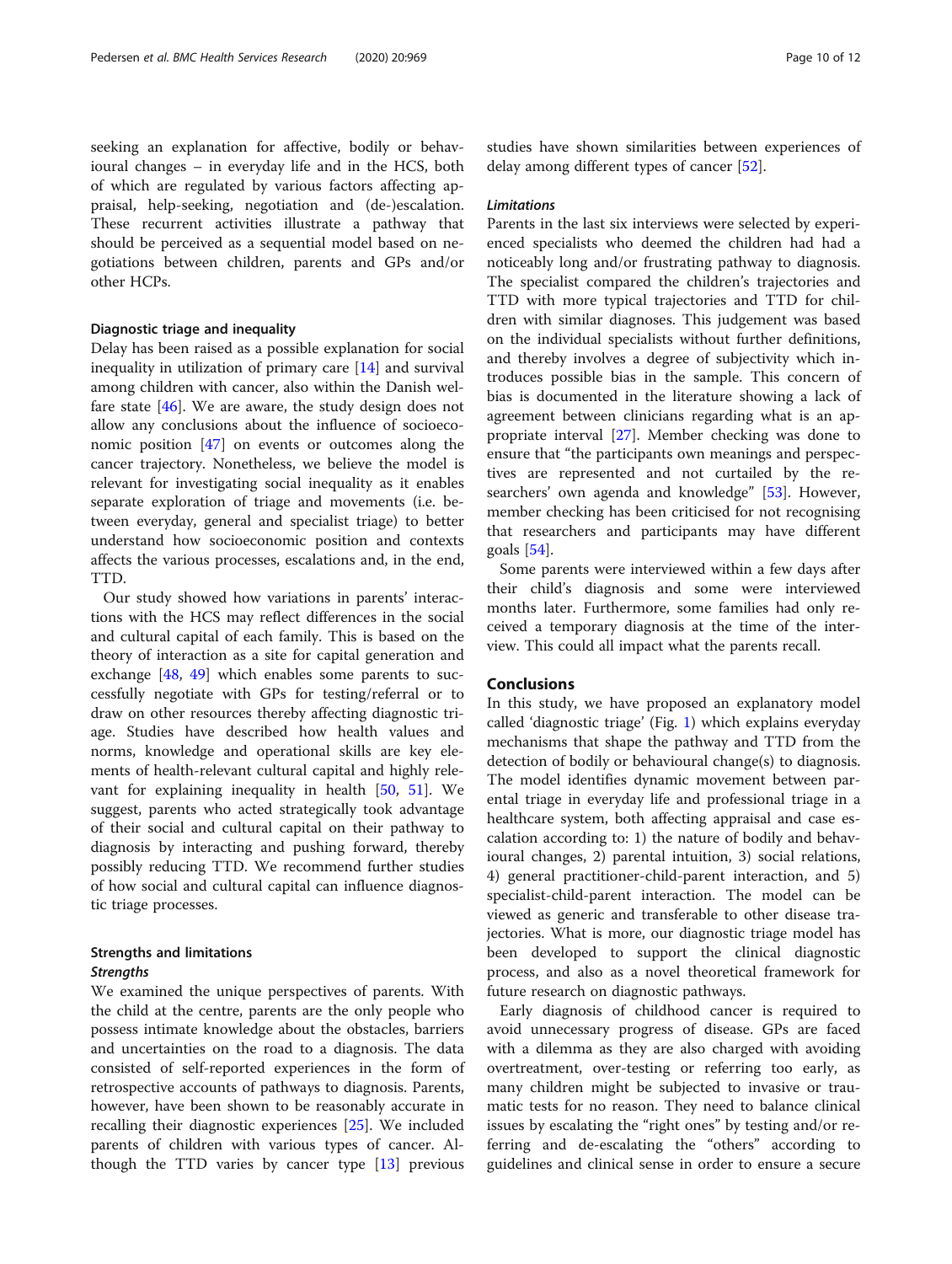<span id="page-10-0"></span>and efficient HCS, not least in a welfare state where efficiency savings are common. Parents and GPs may approach consultations in different ways. Parents seek help when they notice affective, bodily or behavioral change(s) in their child interfering with his/her wellbeing or when people from their surroundings advise them to do so. Conversely, a GP's approach is to diagnose based on symptoms and objective information derived from reports from parents, examinations and test results. Changes and illness are experienced by patients in a social and cultural context which is important to the diagnostic process. Therefore, we need to ensure that factors influencing everyday forms of triage are considered in dialogues between patients/parents and GPs. The diagnostic triage model has the potential to support GPs in their communication with parents that moves beyond descriptions of physical symptoms, e.g. by paying attention to whether social relations have commented on changes in a child. It is relevant for the development of teaching materials and tools to support the GP, that ultimately could ensure more timely testing, referral and diagnosis. This paper is a contribution to discussions about how evidence based medicine needs to incorporate sociocultural factors, such as family influences and patient values and preferences [[55](#page-11-0)].

# Supplementary information

Supplementary information accompanies this paper at [https://doi.org/10.](https://doi.org/10.1186/s12913-020-05821-2) [1186/s12913-020-05821-2](https://doi.org/10.1186/s12913-020-05821-2).

Additional file 1. Semi-structured interview guide and questions for member checking.

#### Abbreviations

GP: General practitioner; HCP: Health care provider; HCS: Health care system; TTD: Time to diagnosis

#### Acknowledgements

We would like to thank the parents for sharing their experiences and Trine Lykke Christensen for graphic design of the diagnostic triage model.

#### Authors' contributions

All authors made substantial contributions to the study. LHP contributed to the study design, data collection, analysis and interpretation of data, model development and validation, and has prepared and revised the manuscript. AW contributed to the study design, data collection, analysis and interpretation of data, model development and with significant comments to the manuscript drafts and revision. MC contributed to the study design, data collection, analysis and interpretation of data. KS and SOD contributed to the study design and with comments to the manuscript. HBL contributed to the study design, data collection, analysis and interpretation of data, model development and with significant comments to the manuscript drafts and revision. All authors have approved the final manuscript and have agreed to be accountable for the author's own contributions to ensure that questions related to the accuracy or integrity of any part of the work, are appropriately investigated and resolved.

#### Funding

This work is part of Childhood Oncology Network Targeting Research, Organisation & Life expectancy (CONTROL) and supported by Danish Cancer Society (R-257-A14720) and the Danish Childhood Cancer Foundation (2019–

5934). Furthermore, this study received funding from The Danish Childhood Cancer Foundation, The Dagmar Marshalls Foundation, Helsefonden, Else og Mogens Wedell Wedellborgs Foundation and Tømrermester Jørgen Holm og Hustru Elisa f. Hansens Mindelegat. The funders had no role in design of the study and collection, analysis, and interpretation of data and in writing the manuscript.

#### Availability of data and materials

The datasets used and/or analysed during the current study are available from the corresponding author on reasonable request.

#### Ethics approval and consent to participate

This study is approved by the Danish Data Protection Agency (journal number 2012-58-0004, VD-2019-200 & RH-2016-219.) According to Danish law, no approval from ethical committees is required for interview studies (National Committee for Health Research Ethics: [https://en.nvk.dk/rules-and-guide](https://en.nvk.dk/rules-and-guidelines/act-on-research-ethics-review-of-health-research-projects)[lines/act-on-research-ethics-review-of-health-research-projects\)](https://en.nvk.dk/rules-and-guidelines/act-on-research-ethics-review-of-health-research-projects). Participation is based on voluntary recruitment. All participants provided written informed consent.

# Consent for publication

Not applicable.

#### Competing interests

The authors declare that they have no competing interests.

#### Author details

<sup>1</sup>Department of Paediatrics and Adolescent Medicine, Rigshospitalet, Copenhagen, Denmark. <sup>2</sup>Department of Anthropology, University of Copenhagen, Copenhagen, Denmark. <sup>3</sup>Institute of Clinical Medicine, University of Copenhagen, Copenhagen, Denmark. <sup>4</sup>Danish Cancer Society Research Centre, Survivorship and Inequality in Cancer, Danish Cancer Society, Copenhagen, Denmark. <sup>5</sup>Department of Clinical Oncology & Palliative Care, Zealand University Hospital, Naestved, Denmark.

# Received: 21 April 2020 Accepted: 14 October 2020 Published online: 22 October 2020

#### References

- 1. Mogensen H, Modig K, Tettamanti G, Erdmann F, Heyman M, Feychting M. Survival after childhood Cancer–social inequalities in high-income countries. Front Oncol. 2018;8:485.
- 2. Brasme J-F, Morfouace M, Grill J, Martinot A, Amalberti R, Bons-Letouzey C, et al. Delays in diagnosis of paediatric cancers: a systematic review and comparison with expert testimony in lawsuits. Lancet Oncol. 2012;13(10): e445–59.
- 3. Austin MT, Hamilton E, Zebda D, Nguyen H, Eberth JM, Chang Y, et al. Health disparities and impact on outcomes in children with primary central nervous system solid tumors. J Neurosurg Pediatr. 2016;18(5):585–93.
- 4. Hamilton EC, Nguyen HT, Chang Y-C, Eberth JM, Cormier J, Elting LS, et al. Health disparities influence childhood melanoma stage at diagnosis and outcome. J Pediatr. 2016;175:182–7.
- 5. Derkinderen DJ, Koten JW, Van Romunde LKJ, Nagelkerke NJD, Tan KEWP, Beemer FA, et al. Early diagnosis of bilateral retinoblastoma reduces death and blindness. Int J Cancer. 1989;44(1):35–9.
- 6. Chang CY, Chiou TJ, Hwang B, Bai LY, Hsu WM, Hsieh YL. Retinoblastoma in Taiwan: survival rate and prognostic factors. Jpn J Ophthalmol. 2006;50(3): 242–9.
- 7. Walter F, Webster A, Scott S, Emery J. The Andersen model of Total patient delay: a systematic review of its application in cancer diagnosis. J Health Serv Res Policy. 2012;17(2):110–8.
- Clarke RT, Jones CH, Mitchell CD, Thompson MJ. 'Shouting from the roof tops': a qualitative study of how children with leukaemia are diagnosed in primary care. BMJ Open. 2014;4(2):e004640.
- 9. Dixon-Woods M, Findlay M, Young B, Cox H, Heney D. Parents' accounts of obtaining a diagnosis of childhood cancer. Lancet. 2001;357(9257):670–4.
- 10. Dang-Tan T, Franco EL. Diagnosis delays in childhood cancer. Cancer. 2007; 110(4):703–13.
- 11. Holm KE, Patterson JM, Gurney JG. Parental involvement and familycentered care in the diagnostic and treatment phases of childhood cancer: results from a qualitative study. J Pediatr Oncol Nurs. 2003;20(6):301–13.